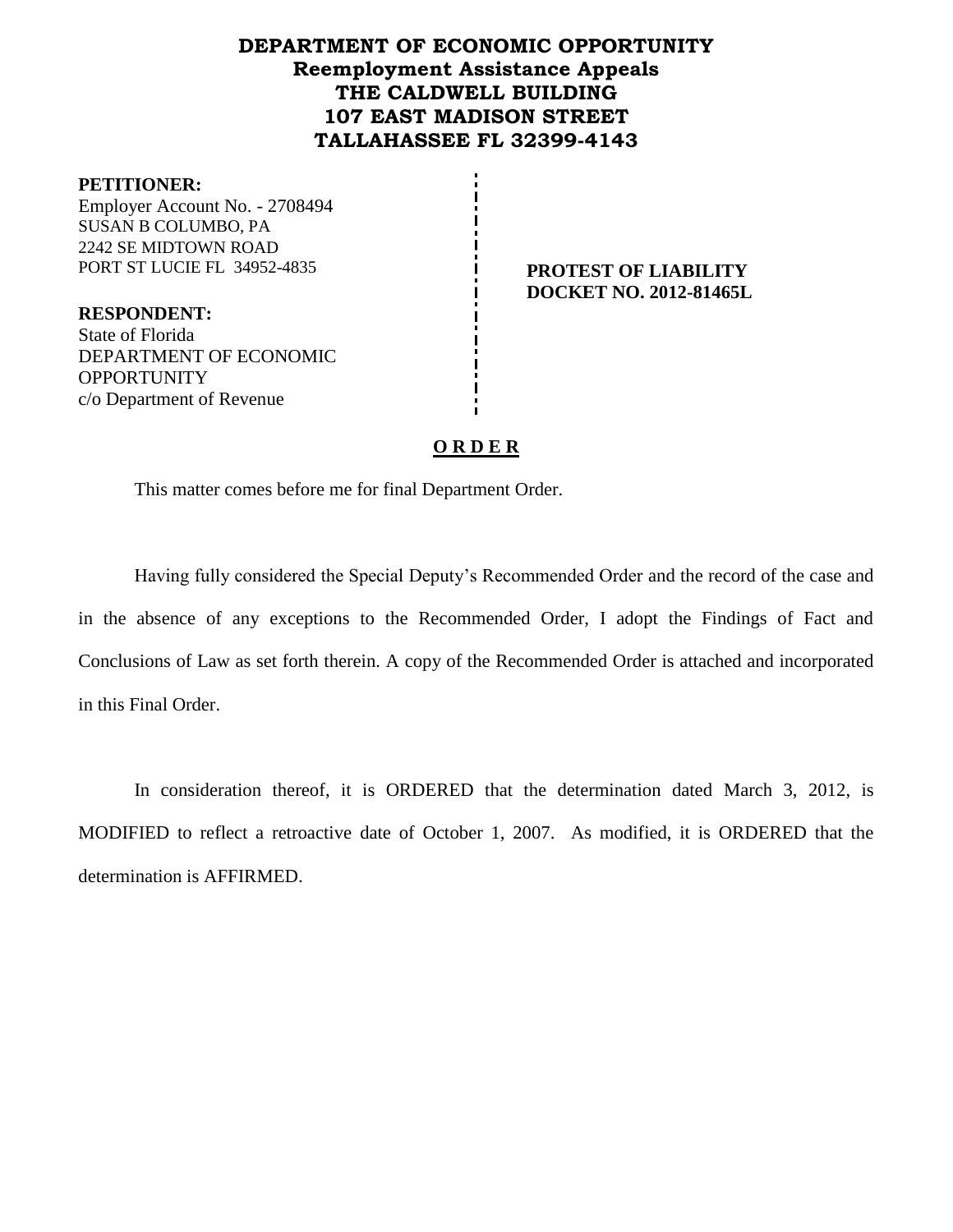#### **JUDICIAL REVIEW**

Any request for judicial review must be initiated within 30 days of the date the Order was filed. Judicial review is commenced by filing one copy of a *Notice of Appeal* with the DEPARTMENT OF ECONOMIC OPPORTUNITY at the address shown at the top of this Order and a second copy, with filing fees prescribed by law, with the appropriate District Court of Appeal. It is the responsibility of the party appealing to the Court to prepare a transcript of the record. If no court reporter was at the hearing, the transcript must be prepared from a copy of the Special Deputy's hearing recording, which may be requested from the Office of Appeals.

Cualquier solicitud para revisión judicial debe ser iniciada dentro de los 30 días a partir de la fecha en que la Orden fue registrada. La revisión judicial se comienza al registrar una copia de un *Aviso de Apelación* con la Agencia para la Innovación de la Fuerza Laboral [*DEPARTMENT OF ECONOMIC OPPORTUNITY]* en la dirección que aparece en la parte superior de este *Orden* y una segunda copia, con los honorarios de registro prescritos por la ley, con el Tribunal Distrital de Apelaciones pertinente. Es la responsabilidad de la parte apelando al tribunal la de preparar una transcripción del registro. Si en la audiencia no se encontraba ningún estenógrafo registrado en los tribunales, la transcripción debe ser preparada de una copia de la grabación de la audiencia del Delegado Especial [*Special Deputy*], la cual puede ser solicitada de la Oficina de Apelaciones.

Nenpòt demann pou yon revizyon jiridik fèt pou l kòmanse lan yon peryòd 30 jou apati de dat ke Lòd la te depoze a. Revizyon jiridik la kòmanse avèk depo yon kopi yon *Avi Dapèl* ki voye bay DEPARTMENT OF ECONOMIC OPPORTUNITY lan nan adrès ki parèt pi wo a, lan tèt *Lòd* sa a e yon dezyèm kopi, avèk frè depo ki preskri pa lalwa, bay Kou Dapèl Distrik apwopriye a. Se responsabilite pati k ap prezante apèl la bay Tribinal la pou l prepare yon kopi dosye a. Si pa te gen yon stenograf lan seyans lan, kopi a fèt pou l prepare apati de kopi anrejistreman seyans lan ke Adjwen Spesyal la te fè a, e ke w ka mande Biwo Dapèl la voye pou ou.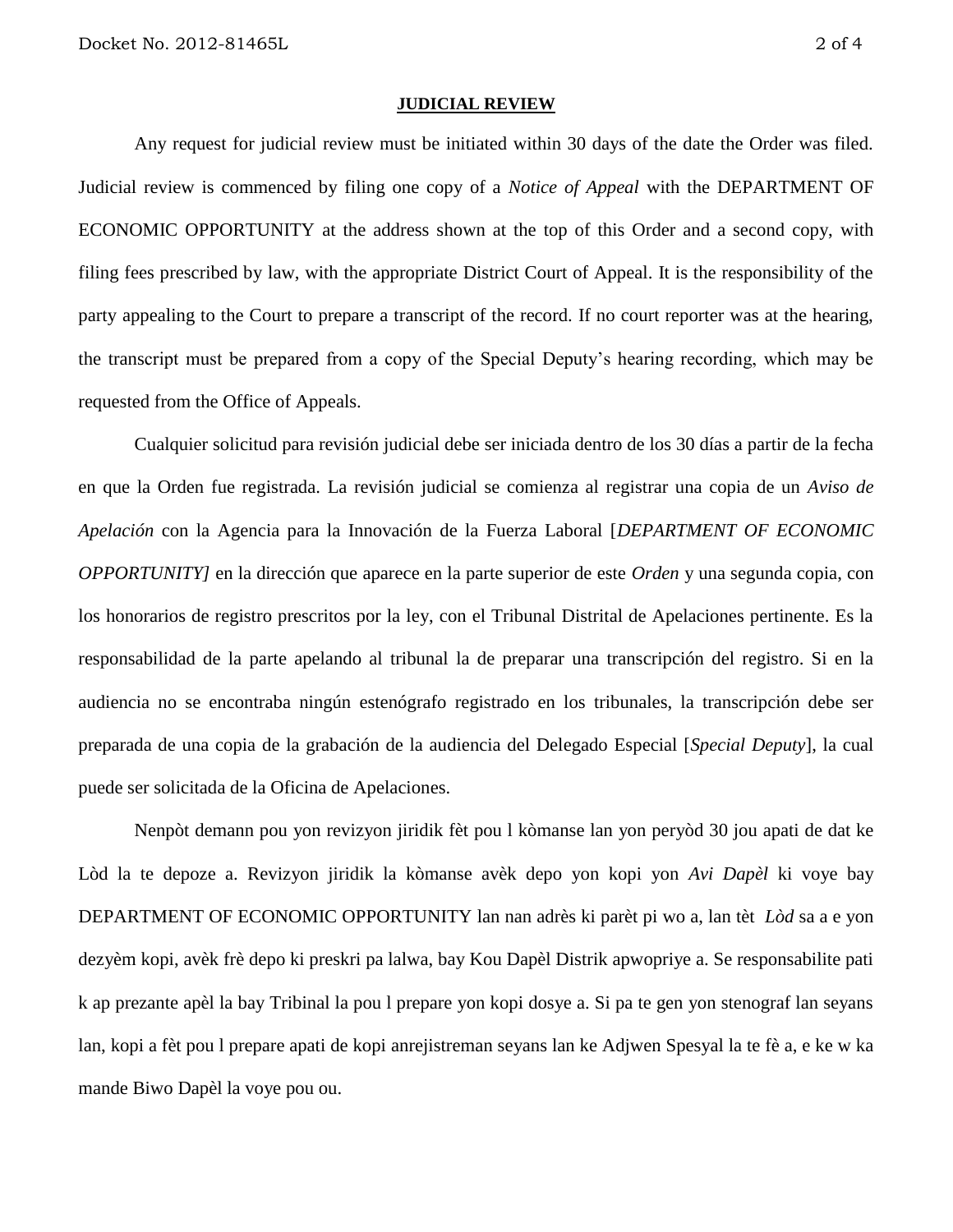DONE and ORDERED at Tallahassee, Florida, this \_\_\_\_\_\_\_ day of February, 2013.



Altemese Smith, Bureau Chief, Reemployment Assistance Services DEPARTMENT OF ECONOMIC OPPORTUNITY

FILED ON THIS DATE PURSUANT TO § 120.52, FLORIDA STATUTES, WITH THE DESIGNATED DEPARTMENT CLERK, RECEIPT OF WHICH IS HEREBY ACKNOWLEDGED.

 $\overline{\phantom{a}}$  ,  $\overline{\phantom{a}}$  ,  $\overline{\phantom{a}}$  ,  $\overline{\phantom{a}}$  ,  $\overline{\phantom{a}}$  ,  $\overline{\phantom{a}}$  ,  $\overline{\phantom{a}}$  ,  $\overline{\phantom{a}}$ DEPUTY CLERK DATE

## **CERTIFICATE OF SERVICE**

**I HEREBY CERTIFY that true and correct copies of the foregoing Final Order have been furnished to the persons listed below in the manner described, on the \_\_\_\_\_\_\_ day of February, 2013**.

Shoner D. Bans

SHANEDRA Y. BARNES, Special Deputy Clerk DEPARTMENT OF ECONOMIC OPPORTUNITY Reemployment Assistance Appeals 107 EAST MADISON STREET TALLAHASSEE FL 32399-4143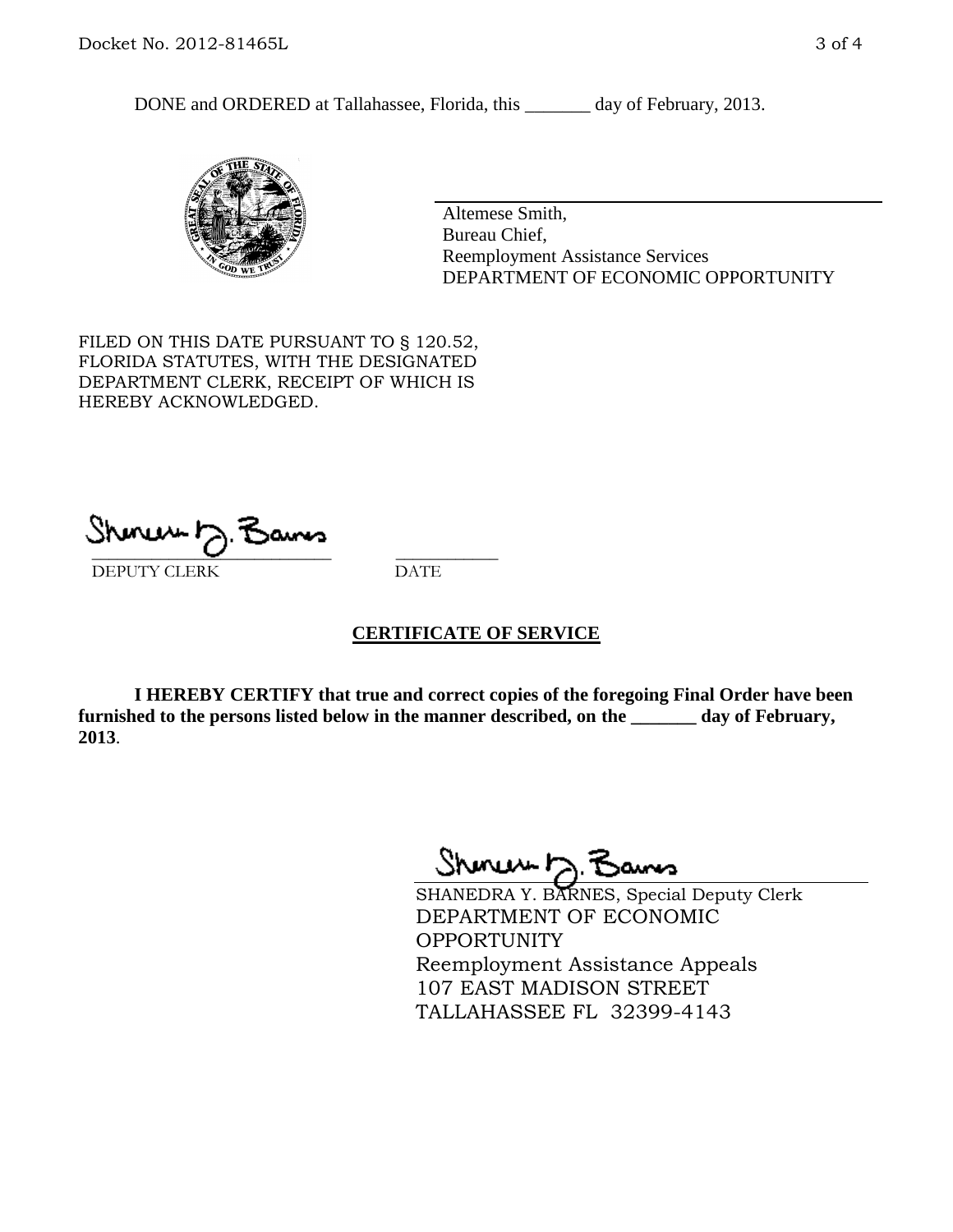By U.S. Mail:

SUSAN B COLUMBO, PA 2242 SE MIDTOWN ROAD PORT ST LUCIE FL 34952-4835

# ETHEL KRAM 767 SE ATLANTUS AVENUE

PORT ST LUCIE FL 34983 DEPARTMENT OF REVENUE ATTN: PATRICIA ELKINS - CCOC #1-4866 5050 WEST TENNESSEE STREET TALLAHASSEE FL 32399

> DOR BLOCKED CLAIMS UNIT ATTENTION MYRA TAYLOR P O BOX 6417 TALLAHASSEE FL 32314-6417

SUSAN B COLUMBO, PA 2225 SE MIDTOWN ROAD PORT ST LUCIE FL 34952

State of Florida DEPARTMENT OF ECONOMIC OPPORTUNITY c/o Department of Revenue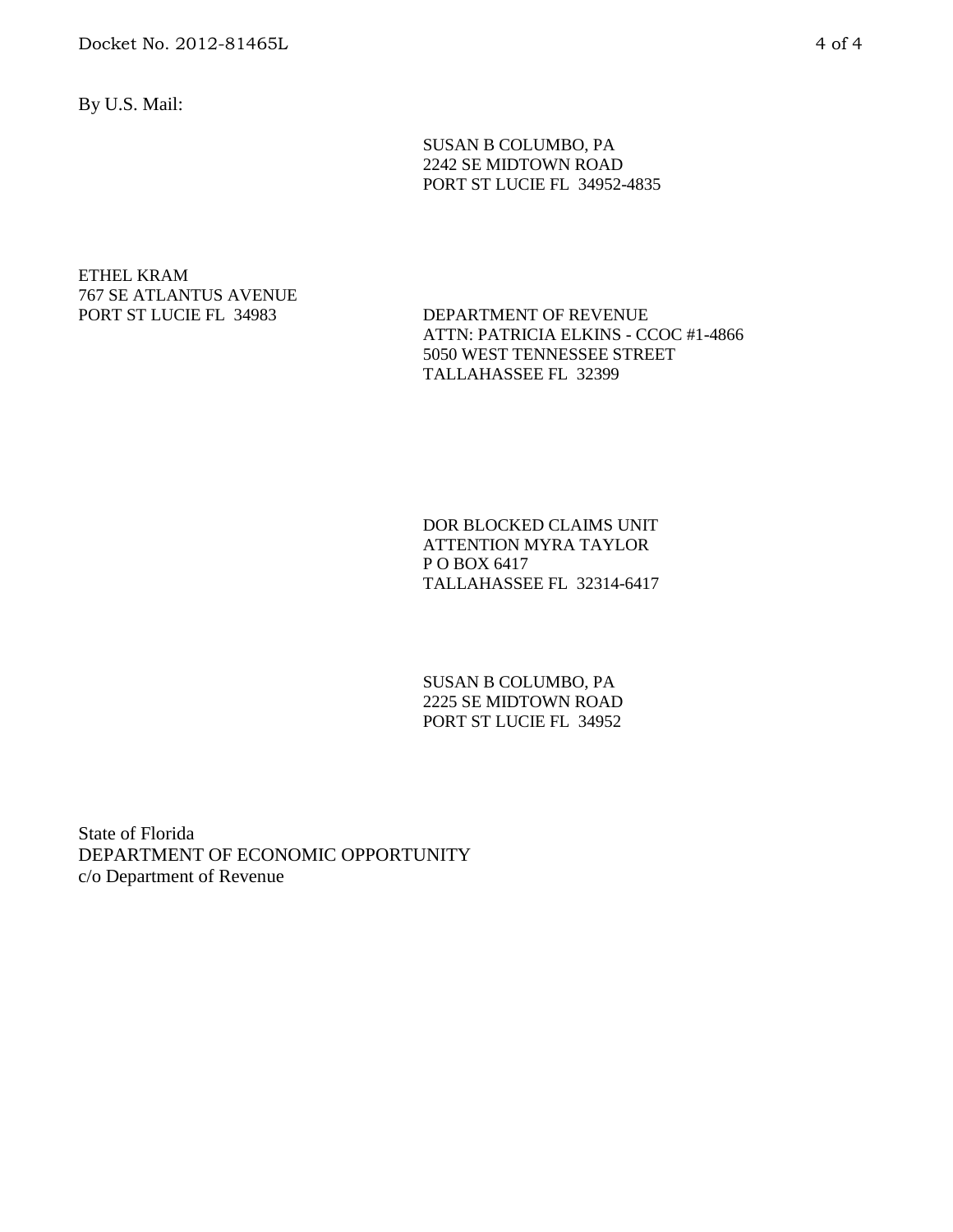# **DEPARTMENT OF ECONOMIC OPPORTUNITY Reemployment Assistance Appeals**

MSC 347 CALDWELL BUILDING 107 EAST MADISON STREET TALLAHASSEE FL 32399-4143

#### **PETITIONER:**

Employer Account No. - 2708494 SUSAN B COLUMBO, PA 2242 SE MIDTOWN ROAD PORT ST LUCIE FL 34952-4835

> **PROTEST OF LIABILITY DOCKET NO. 2012-81465L**

**RESPONDENT:** State of Florida DEPARTMENT OF ECONOMIC **OPPORTUNITY** c/o Department of Revenue

# **RECOMMENDED ORDER OF SPECIAL DEPUTY**

TO: Assistant Director, Executive Director, Reemployment Assistance Services DEPARTMENT OF ECONOMIC OPPORTUNITY

This matter comes before the undersigned Special Deputy pursuant to the Petitioner's protest of the Respondent's determination dated March 3, 2012.

After due notice to the parties, a telephone hearing was held on December 26, 2012. The Petitioner, represented by its president, appeared and testified. The Respondent, represented by a Department of Revenue Tax Specialist II, appeared and testified.

The record of the case, including the recording of the hearing and any exhibits submitted in evidence, is herewith transmitted. Proposed Findings of Fact and Conclusions of Law were not received.

## **Issue:**

Whether services performed for the Petitioner by the Joined Party constitute insured employment, and if so, the effective date of liability, pursuant to Section 443.036(19), 443.036(21); 443.1216, Florida Statutes.

Whether the Petitioner filed a timely protest pursuant to Sections 443.131(3)(i); 443.141(2); 443.1312(2), Florida Statutes; Rule 73B-10.035, Florida Administrative Code.

## **Findings of Fact:**

1. The Petitioner is a subchapter S corporation which was formed in December 2005 to operate a real estate sales business. The Petitioner's president is the licensed real estate sales agent and is active in the operation of the business. The Petitioner established liability for payment of unemployment tax effective May 1, 2006.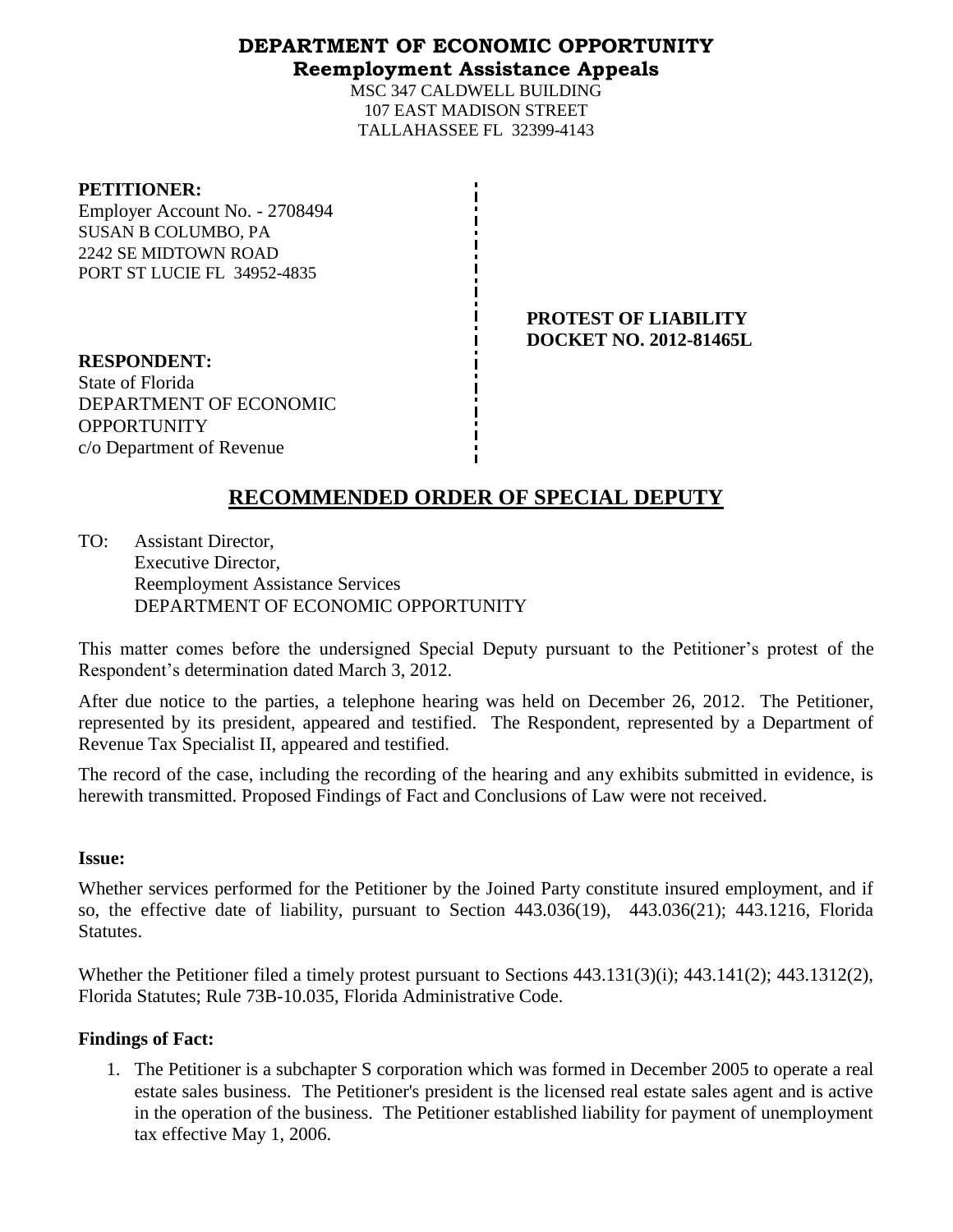- 2. The Petitioner engaged the Joined Party as a Real Estate Assistant on or about October 1, 2007. The Joined Party did not have a real estate sales license and had never worked in the real estate field.
- 3. The parties did not enter into any formal agreement or contract. The Petitioner told the Joined Party that the Petitioner would pay the Joined Party \$10 per hour and that the Petitioner would try to give her at least twenty hours per week. The rate of pay was based on what the Petitioner felt that the Petitioner could afford to pay the Joined Party.
- 4. The Joined Party's duties consisted of, among other things, answering the telephone, typing, preparation of invoices, and taking pictures of properties.
- 5. The Petitioner provided the place of work, a computer, a telephone, and a camera. The Petitioner reimbursed the Joined Party for gas when the Joined Party used her own automobile for company business. The Petitioner provided the Joined Party with business cards bearing the Petitioner's name as well as the Joined Party's name.
- 6. Due to the Joined Party's lack of experience in the real estate field the Joined Party was required to work under the supervision of the Petitioner. The Petitioner told the Joined Party how to perform the work and provided guidance whenever necessary.
- 7. The Joined Party's work schedule was determined by the Petitioner based on the Petitioner's needs. The Petitioner told the Joined Party what time to begin work each day.
- 8. The Joined Party was required to personally perform the work for the Petitioner. She was not allowed to hire others to perform the work for her.
- 9. The Petitioner allowed the Joined Party to perform similar work for other real estate sales agents.
- 10. The Joined Party did not submit a bill or invoice to the Petitioner to receive her pay. The Joined Party was not required to complete a timesheet. The Petitioner paid the Joined Party at the end of each pay period based on the number of hours worked by the Joined Party.
- 11. The Petitioner did not withhold any payroll taxes from the Joined Party's pay. The Petitioner did not provide any fringe benefits such as health insurance, life insurance, paid vacations, or paid holidays.
- 12. The Petitioner's business slowed down during the time that the Joined Party performed services for the Petitioner. As a result the Petitioner could no longer afford to pay the Joined Party at the rate of \$10 per hour. The Petitioner reduced the rate of pay to \$8 per hour.
- 13. The Petitioner reported the Joined Party's earnings at the end of each year to the Internal Revenue Service on Form 1099-MISC as nonemployee compensation.
- 14. Either party had the right to terminate the relationship at any time without incurring liability for breach of contract. The Joined Party discontinued performing services for the Petitioner on or about December 8, 2011.
- 15. The Joined Party filed an initial claim for unemployment compensation benefits, now known as reemployment assistance benefits, effective January 29, 2012. When the Joined Party did not receive credit for her earnings with the Petitioner a *Request for Reconsideration of Monetary Determination* was filed and an investigation was assigned to the Department of Revenue to determine if the Joined Party performed services for the Petitioner as an employee or as an independent contractor.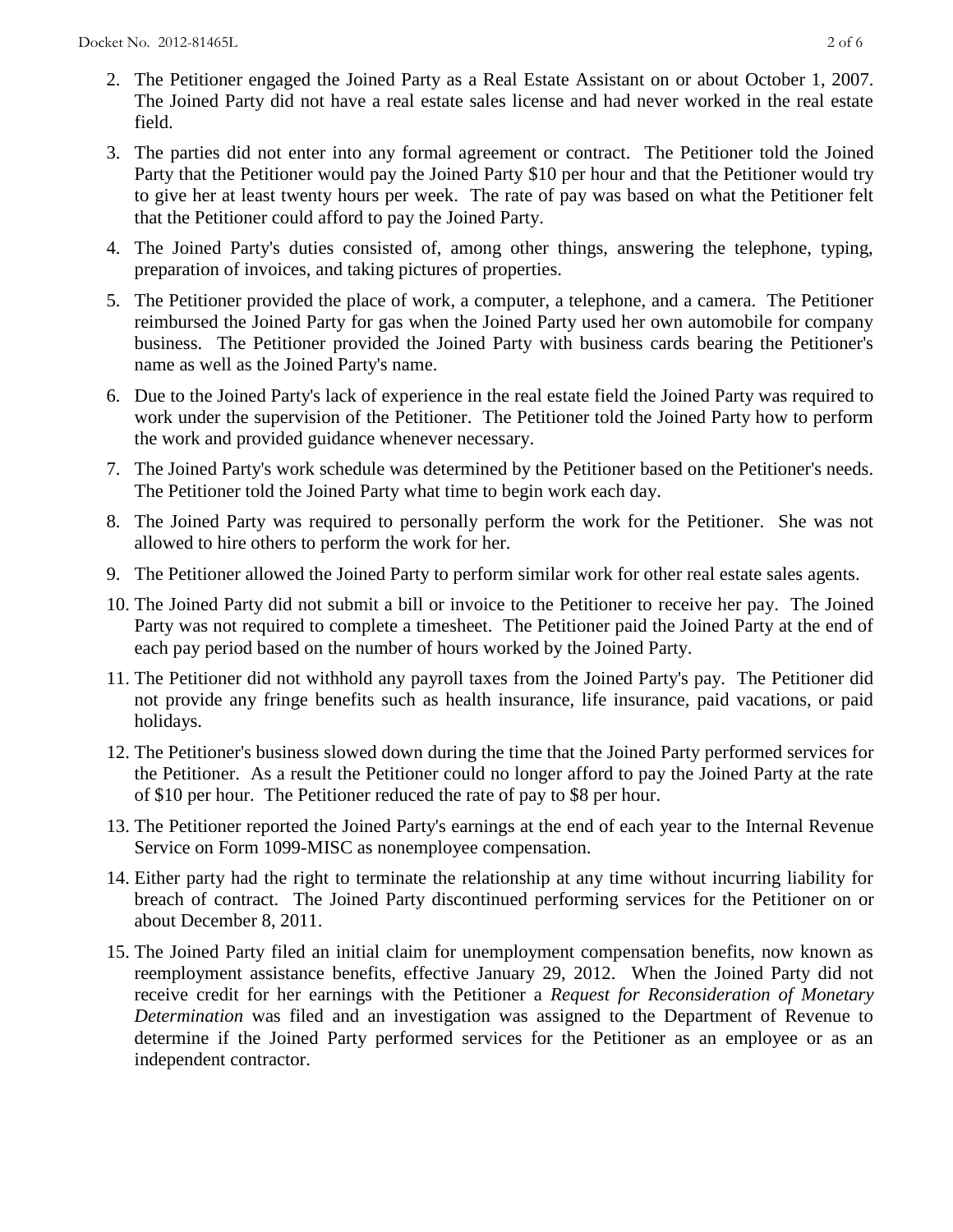- 16. On March 3, 2012, a Tax Auditor with the Department of Revenue issued a determination holding that the Joined Party, performing services for the Petitioner as a Real Estate Assistant, was the Petitioner's employee retroactive to January 1, 2010. Among other things the determination advises "This letter is an official notice of the above determination and will become conclusive and binding unless you file written application to protest this determination within twenty (20) days from the date of this letter.
- 17. The Petitioner filed a written protest on March 21, 2012. The Tax Auditor was on a medical leave of absence at the time and the protest letter was misplaced. The Department of Revenue accepted subsequent correspondence from the Petitioner as a written protest, however, that correspondence was not within twenty days of March 3, 2012. The Department of Revenue located the March 21, 2012, protest letter during the latter part of December 2012.

# **Conclusions of Law:**

- 18. Section 443.141(2)(c), Florida Statutes, provides:
	- (c) *Appeals.*--The Agency for Workforce Innovation and the state agency providing unemployment tax collection services shall adopt rules prescribing the procedures for an employing unit determined to be an employer to file an appeal and be afforded an opportunity for a hearing on the determination. Pending a hearing, the employing unit must file reports and pay contributions in accordance with s. 443.131.
- 19. Rule 73B-10.035(5)(a)1., Florida Administrative Code, provides:
	- Determinations issued pursuant to Sections 443.1216, 443.131-.1312, F.S., will become final and binding unless application for review and protest is filed with the Department within 20 days from the mailing date of the determination. If not mailed, the determination will become final 20 days from the date the determination is delivered.
- 20. The evidence reveals that the Petitioner filed a written protest within twenty days of the March 3, 2012, determination. Thus, the Petitioner's protest was timely filed.
- 21. The issue in this case, whether services performed for the Petitioner by the Joined Party as a Real Estate Assistant constitute employment subject to the Florida Reemployment Assistance Program Law, is governed by Chapter 443, Florida Statutes. Section 443.1216(1)(a)2., Florida Statutes, provides that employment subject to the chapter includes service performed by individuals under the usual common law rules applicable in determining an employer-employee relationship.
- 22. The Supreme Court of the United States held that the term "usual common law rules" is to be used in a generic sense to mean the "standards developed by the courts through the years of adjudication." United States v. W.M. Webb, Inc., 397 U.S. 179 (1970).
- 23. The Supreme Court of Florida adopted and approved the tests in 1 Restatement of Law, Agency 2d Section 220 (1958), for use to determine if an employment relationship exists. See Cantor v. Cochran, 184 So.2d 173 (Fla. 1966); Miami Herald Publishing Co. v. Kendall, 88 So.2d 276 (Fla. 1956); Magarian v. Southern Fruit Distributors, 1 So.2d 858 (Fla. 1941); see also Kane Furniture Corp. v. R. Miranda, 506 So.2d 1061 (Fla. 2d DCA 1987). In Brayshaw v. Agency for Workforce Innovation, et al; 58 So.3d 301 (Fla. 1st DCA 2011) the court stated that the statute does not refer to other rules or factors for determining the employment relationship and, therefore, the Department is limited to applying only Florida common law in determining the nature of an employment relationship.
- 24. Restatement of Law is a publication, prepared under the auspices of the American Law Institute, which explains the meaning of the law with regard to various court rulings. The Restatement sets forth a nonexclusive list of factors that are to be considered when judging whether a relationship is an employment relationship or an independent contractor relationship.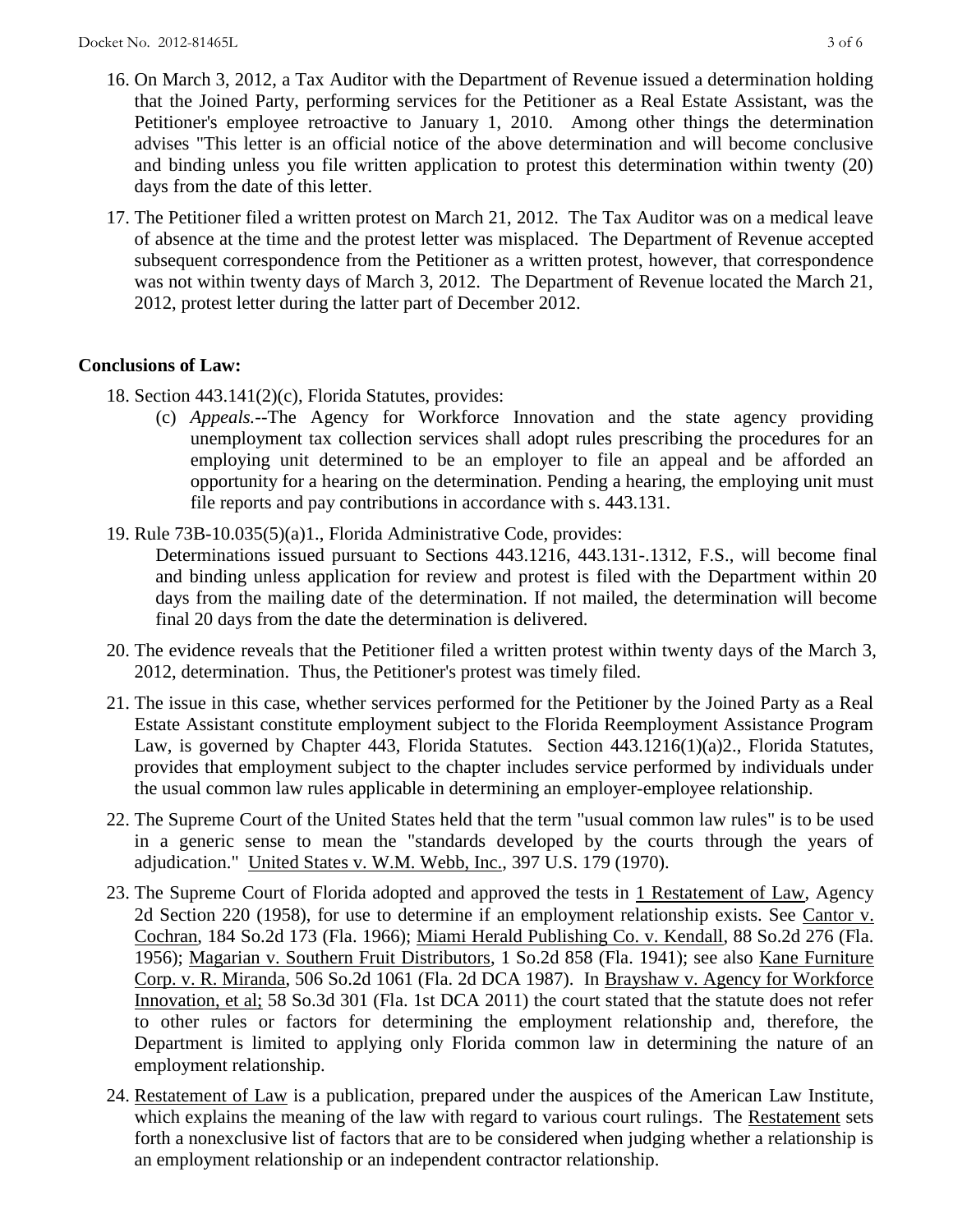- 25. 1 Restatement of Law, Agency 2d Section 220 (1958) provides:
	- (1) A servant is a person employed to perform services for another and who, in the performance of the services, is subject to the other's control or right of control.
	- (2) The following matters of fact, among others, are to be considered:
		- (a) the extent of control which, by the agreement, the business may exercise over the details of the work;
		- (b) whether or not the one employed is engaged in a distinct occupation or business;
		- (c) the kind of occupation, with reference to whether, in the locality, the work is usually done under the direction of the employer or by a specialist without supervision;
		- (d) the skill required in the particular occupation;
		- (e) whether the employer or the worker supplies the instrumentalities, tools, and the place of work for the person doing the work;
		- (f) the length of time for which the person is employed;
		- $(g)$  the method of payment, whether by the time or by the job;
		- (h) whether or not the work is a part of the regular business of the employer;
		- (i) whether or not the parties believe they are creating the relation of master and servant;
		- (j) whether the principal is or is not in business.
- 26. Comments in the Restatement explain that the word "servant" does not exclusively connote manual labor, and the word "employee" has largely replaced "servant" in statutes dealing with various aspects of the working relationship between two parties.
- 27. In Department of Health and Rehabilitative Services v. Department of Labor & Employment Security, 472 So.2d 1284 (Fla. 1<sup>st</sup> DCA 1985) the court confirmed that the factors listed in the Restatement are the proper factors to be considered in determining whether an employer-employee relationship exists. However, in citing La Grande v. B&L Services, Inc., 432 So.2d 1364, 1366 (Fla.  $1<sup>st</sup> DCA$  1983), the court acknowledged that the question of whether a person is properly classified an employee or an independent contractor often can not be answered by reference to "hard and fast" rules, but rather must be addressed on a case-by-case basis.
- 28. In Keith v. News & Sun Sentinel Co., 667 So.2d 167 (Fla. 1995) the Court held that in determining the status of a working relationship, the agreement between the parties should be examined if there is one. In providing guidance on how to proceed absent an express agreement the Court stated "In the event that there is no express agreement and the intent of the parties can not be otherwise determined, courts must resort to a fact specific analysis under the Restatement based on the actual practice of the parties."
- 29. The evidence reveals that there was no formal agreement between the parties. There is no evidence of any agreement, formal or informal, which establishes an independent contractor relationship.
- 30. The Petitioner is a licensed Real Estate Sales Agent. The Joined Party did not have any license or certification and at the time of hire was not knowledgeable about the real estate business. The work performed by the Joined Party was not separate and distinct from the Petitioner's business but was an integral and necessary part of the Petitioner's business.
- 31. The Petitioner provided the place of work and all equipment and supplies that were needed to perform the work. The Petitioner reimbursed the Joined Party for any expenses in connection with the work.
- 32. It was not shown that any special knowledge or skill was needed to perform the work. Although the humblest labor can be independently contracted and the most highly trained artisan can be an employee, see Farmers and Merchants Bank v. Vocelle, 106 So.2d 92 (Fla. 1<sup>st</sup> DCA 1958), the greater the skill or special knowledge required to perform the work, the more likely the relationship will be found to be one of independent contractor. Florida Gulf Coast Symphony v. Florida Department of Labor & Employment Sec., 386 So.2d 259 (Fla. 2d DCA 1980)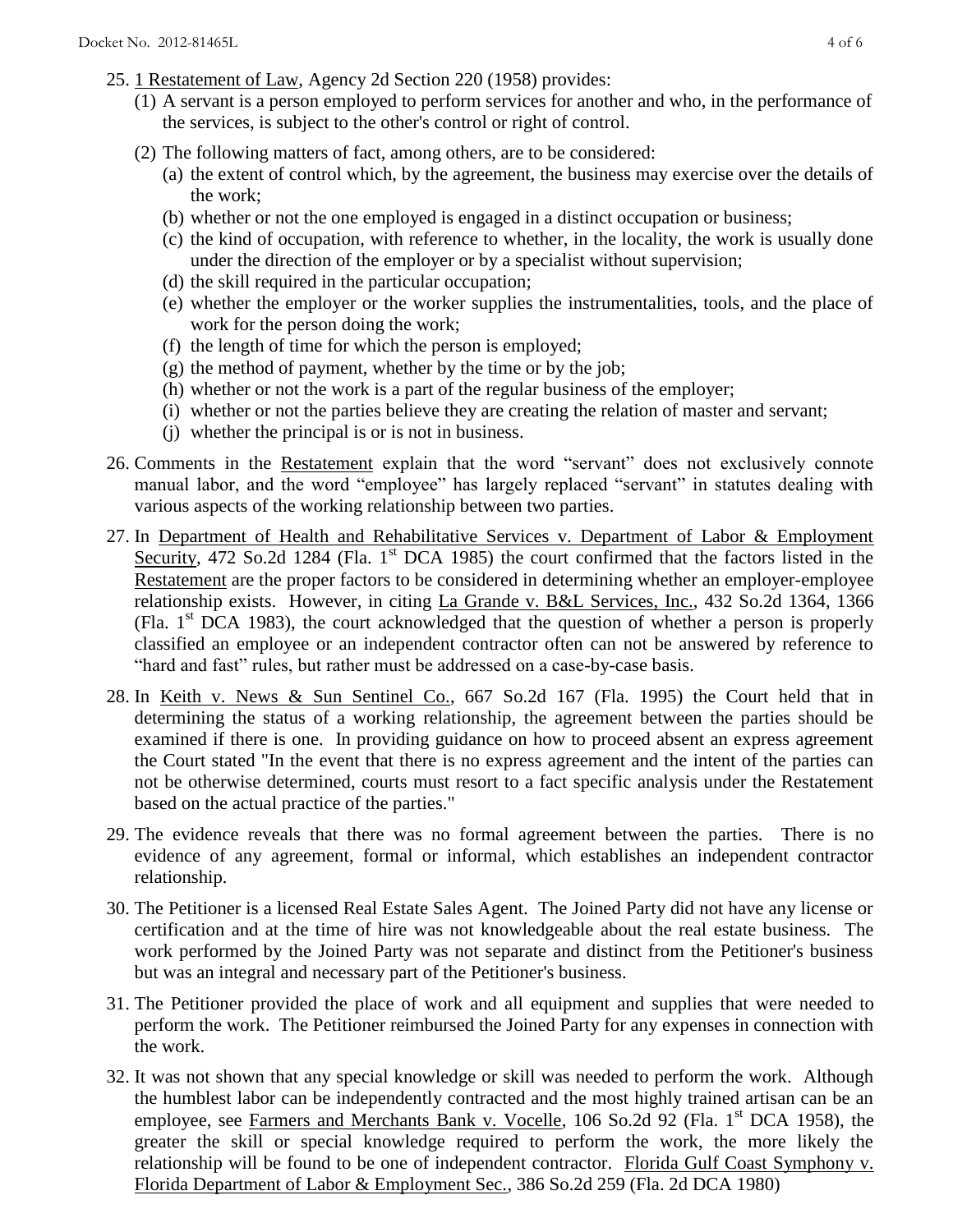- 33. The Petitioner determined the method of pay and the rate of pay. The Petitioner paid the Joined Party by time worked rather than by the job or by production. The Petitioner determined the number of hours that the Joined Party worked each week. Thus, the Petitioner controlled the financial aspects of the relationship.
- 34. The Petitioner did not withhold payroll taxes from the pay and reported the Joined Party's earnings at the end of the year on Form 1099-MISC as nonemployee compensation. The fact that the Petitioner chose not to withhold payroll taxes from the pay does not, standing alone, establish an independent contractor relationship.
- 35. The Joined Party performed services for the Petitioner for a period in excess of four years. Either party could terminate the relationship at any time without incurring liability for breach of contract. These facts reveal the existence of an at-will relationship of relative permanence. In Cantor v. Cochran, 184 So.2d 173 (Fla. 1966), the court in quoting 1 Larson, Workmens' Compensation Law, Section 44.35 stated: "The power to fire is the power to control. The absolute right to terminate the relationship without liability is not consistent with the concept of independent contractor, under which the contractor should have the legal right to complete the project contracted for and to treat any attempt to prevent completion as a breach of contract."
- 36. The evidence in this case reveals that the Petitioner determined who performed the work, where the work was performed, when the work was performed, and how the work was performed. Whether a worker is an employee or an independent contractor is determined by measuring the control exercised by the employer over the worker. If the control exercised extends to the manner in which a task is to be performed, then the worker is an employee rather than an independent contractor. In Cawthon v. Phillips Petroleum Co., 124 So 2d 517 (Fla. 2d DCA 1960) the court explained: Where the employee is merely subject to the control or direction of the employer as to the result to be procured, he is an independent contractor; if the employee is subject to the control of the employer as to the means to be used, then he is not an independent contractor.
- 37. It is concluded that the services performed by the Joined Party for the Petitioner as a Real Estate Assistant constitute insured employment. However, the determination issued by the Department of Revenue is only retroactive to October 1, 2010, even though the evidence establishes that the Joined Party began performing services for the Petitioner effective October 1, 2007.
- 38. Rule 73B-10.032(1), Florida Administrative Code, provides that each employing unit must maintain records pertaining to remuneration for services performed for a period of five years following the calendar year in which the services were rendered.
- 39. It is concluded that the services performed for the Petitioner retroactive to October 1, 2007, constitute insured employment.

**Recommendation:** It is recommended that the determination dated March 3, 2012, be MODIFIED to reflect a retroactive date of October 1, 2007. As modified it is recommended that the determination be AFFIRMED.

Respectfully submitted on January 18, 2013.